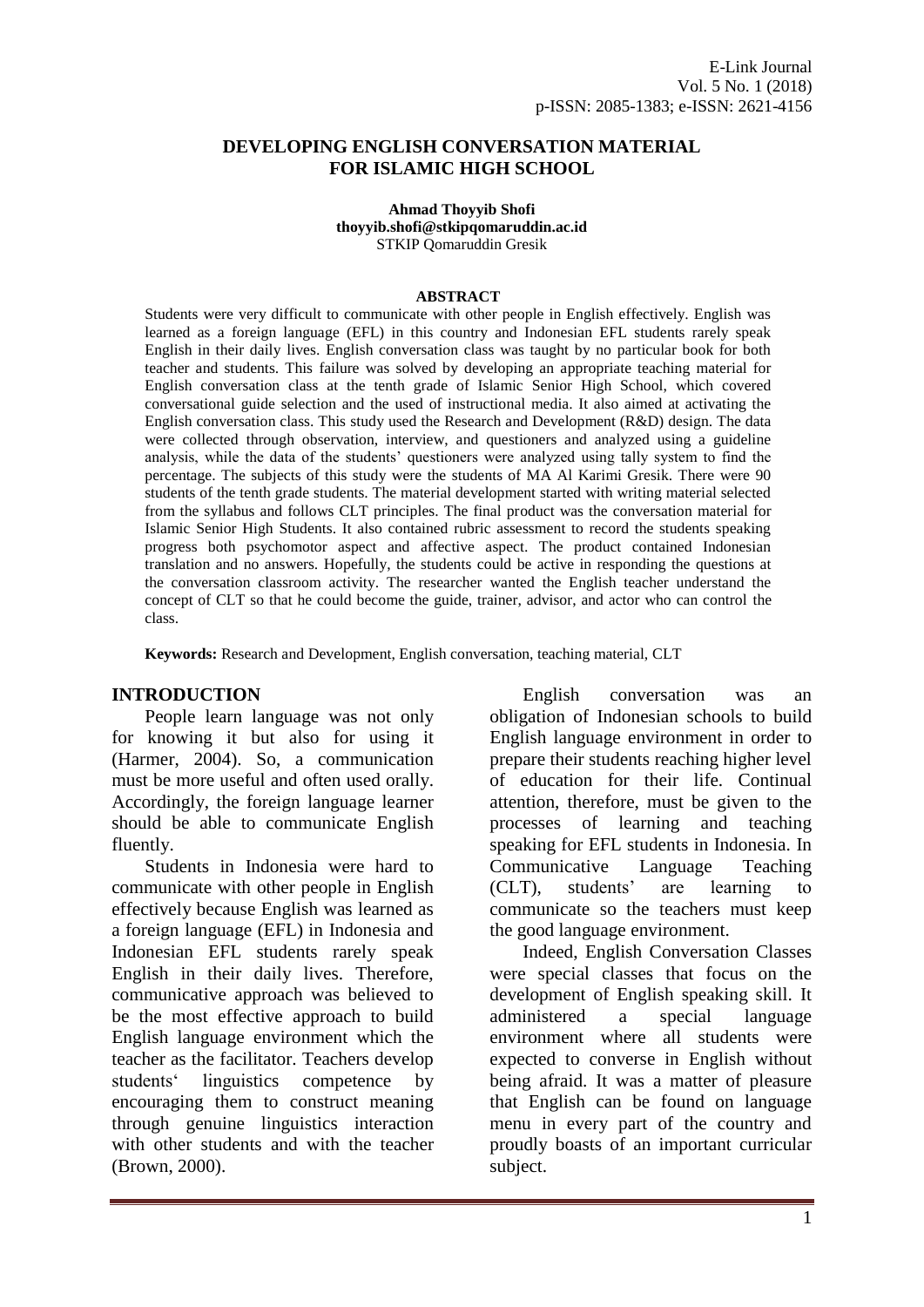As the teacher of English conversation class at Madrasah Aliyah Al Karimi, the researcher considered to improve the students'speaking skill by developing English conversation material for tenth grade students. The English conversation class is focusing on training the tenth grade students to communicate in English intensively, so that they can speak English fluently and accurately.

However, in the process of teaching and learning, both students and teacher, do not use any specific book in learning speaking. Students also do not have other resources for their individual development process. The teacher only used the sources that related to the goal of School Based Curriculum, and then lately it was changed to Curriculum 2013 which has different fundamentals and goals. Therefore, the development of English conversation material was produced based on the fundamentals and goals of curriculum 2013.

Although there were so many textbooks on the market, many teachers still got difficulties in finding books that were entirely suitable for particular groups of students. By some efforts, finally the teacher tried to produce his own materials which were designed based on the need of the students. The materials of the course book were culturally appropriate with the local context and the topics also were very interesting: it was involving the trend topics about politics, culture, and education.

The relevant study that related to this research was the research by Agustiana and Murdibjono (2012). They tried to describe the implementation of teaching English in the conversation class of bilingual program at SMPN Malang by using the theory of Communicative Language Teaching by Richards (2002) who mentioned some communication strategies which were applied to EFL students. The result shown that during the observation process some strategies such as paraphrasing, approximation, using

native language, using non-linguistic resource, and asking for help from other people were applied.

Another relevant study that related to this research, Efrizal (2015) developed supplementary teaching speaking materials based on communicative language teaching for second year students of senior high school. The result showed that the draft of supplementary materials development is focused on speaking activity. He developed the supplementary material based on Communicative Language Teaching (CLT) approach and arranged well based on the standard competence and basic competence of the syllabus in senior high school. These supplementary materials included seven chapters and the objective of the topic was stated at the beginning. The topic were chosen under the consideration that related to the students' need and interest and aimed to enrich students' experiences in order to support their daily activities.

In this current study the researcher considered to develop English conversation class material for the tenth grader of MA Al Karimi by conducting Research and Development (R&D) that involved the theory of Communicative Language Teaching (CLT). The product was in the form of English conversation book for tenth grade students.

## *Communicative Language Teaching (CLT)*

The emergence of CLT occurred at the time when language teaching was looking for a change (Richards, 2002). Due to the unsatisfactory traditional syllabus that failed to facilitate learners' ability to use language for communication, linguists attempted to design a syllabus to achieve the communicative goals of language teaching (Richards, 2002).

Communicative language teaching could be understood as a set of principles about the goals of language teaching, how learners learn a language, the kinds of classroom activities that best facilitate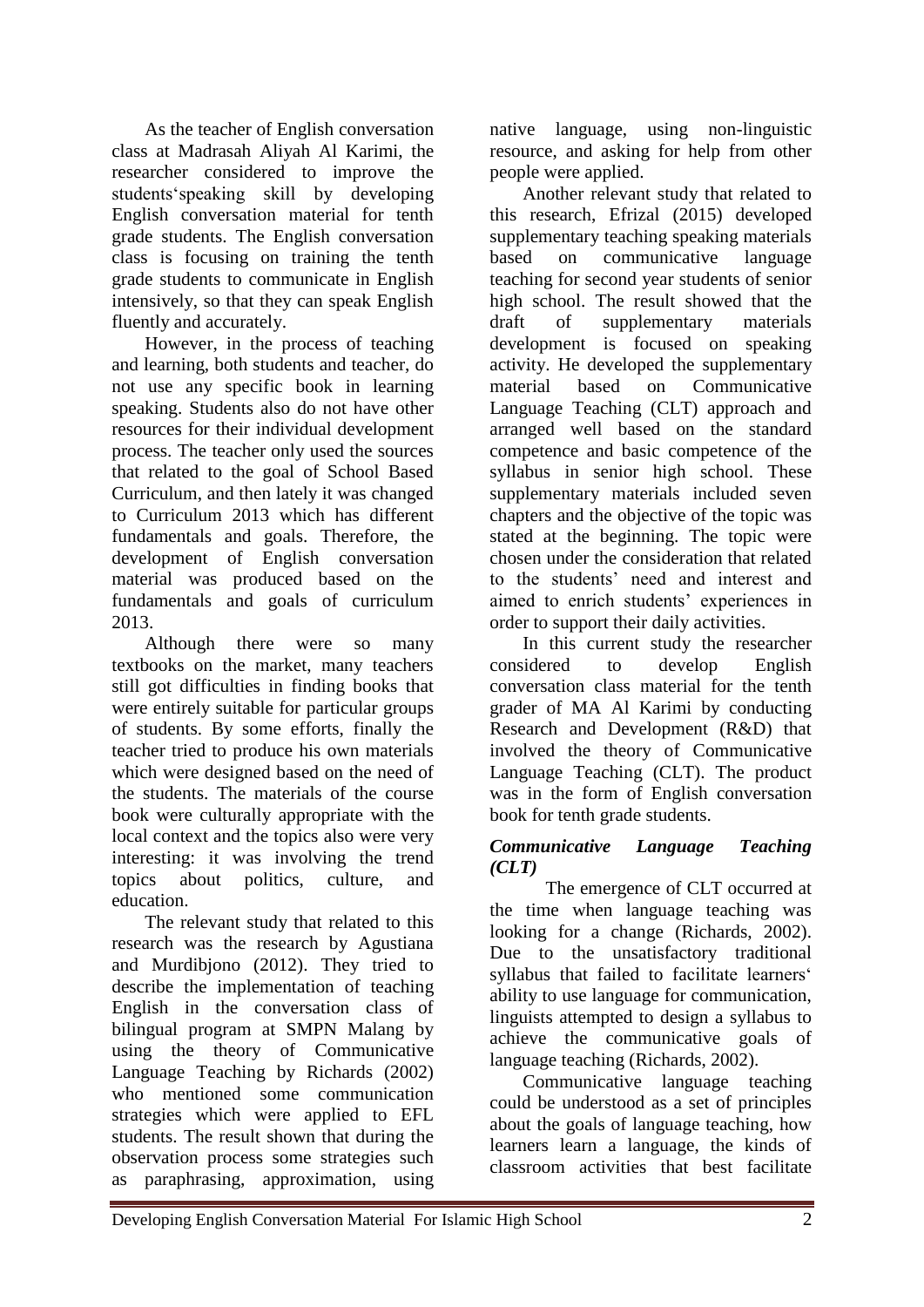learning, and the roles of teachers and learners in the classroom. CLT set as its goal the teaching of communicative competence. With CLT began a movement away from traditional lesson formats where the focus was on mastery of different items of grammar and practice through controlled activities such as memorization of dialogs and drills, and toward the use of pair work activities, role plays, group work activities and project work.

CLT has been popular and widespread in second and foreign language teaching. It highlighted a radical change of the traditional structured teaching methods which have lived through history. Contrary to the teacher-centered approach, in which teachers are regarded as knowledge givers and learners as receivers, CLT reflects a more social relationship between the teacher and learner.

The learner-centered approach gave students a sense of ownership of their learning and enhances their motivation (Brown, 2000). CLT emphasizes the process of communication and leads learners to different roles from the traditional approach. The role of the learner was negotiator between the self, the learning process, and the object of learning. Learners were actively engaged in negotiating meaning by trying to make themselves understood and in understanding others within the classroom procedures and activities. In this way, they contribute as well as gain in an interdependent way.

Teachers take particular roles in the CLT approach. First, the teacher facilitates the communication process between all participants in the classroom. The teacher was also a co-communicator who engages in communicative activities with the students (Larsen-Freeman, 2000). In addition, the teacher acts as analyst, counselor, and group process manager (Richards & Rodgers, 1986).

Rather than emphasizing the explicit explanation of grammatical rules, CLT paid less attention to the overt presentation of grammar (Brown, 2000). However, CLT did not exclude grammar. CLT suggests that grammatical structure might be better understood within various functional categories (Brown, 2000). In CLT classes, both accuracy and fluency should be taken into consideration in language teaching, but the aim is to build fluency.

## *Material Development*

In the teaching process, a teacher needs material that could be used to make his classes more effective and efficient. One of the materials function is to support the objective of the class.

Materials for language learning' will be taken to be anything that can be used to facilitate the learning of a language, including course books, videos, graded readers, flash cards, games, websites and mobile phone interactions, though, inevitably, much of the literature focuses on printed materials. Materials can be informative (informing the learner about the target language), instructional (guiding the learner in practicing the language), experiential (providing the learner with experience of the language in use), eliciting (encouraging the learner to use the language), and exploratory (helping the learner to make discoveries about the language).

Materials development is now not only undertaken by practitioners but is also a field of academic study. As a practical activity it involves the production, evaluation and adaptation of materials. As a field it investigates the principles and procedures of the design, writing, implementation, evaluation and analysis of materials. Ideally, these investigations both inform and are informed by the development and use of materials. This is the case in a number of recent publications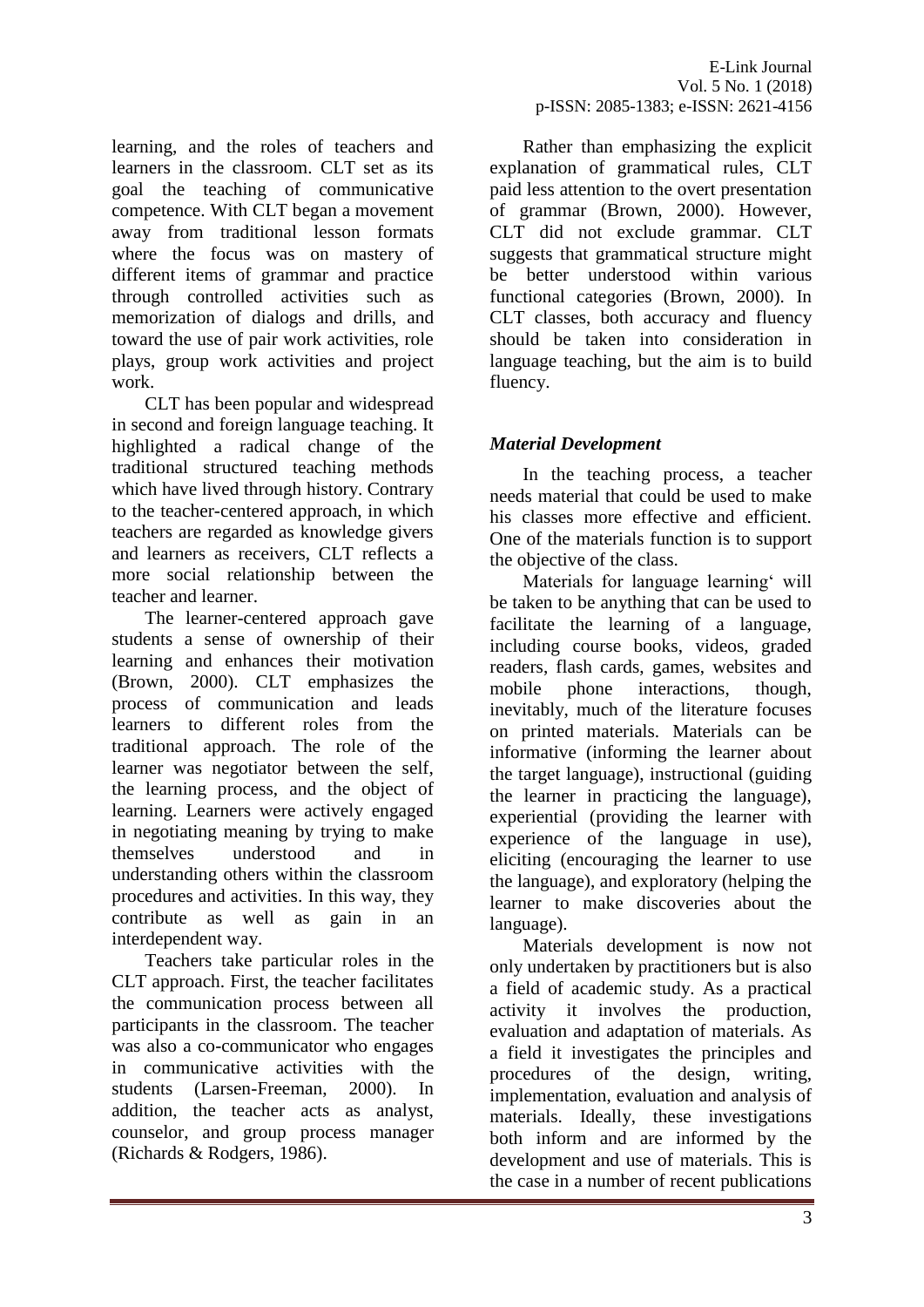(e.g. Mukundan 2009a; Mishan & Chambers 2010; Tomlinson 2010a, 2011a; Harwood 2010a; Tomlinson & Masuhara 2010, 2012) whose authors are both practicing writers of language-learning materials and academics theorizing about materials development.

The material development is focused on both accuracy and fluency. In accuracy the activity can be such exercises, discrete, form, predictable, close-ended, contrived, correctness, full class work, and open-pair work. In fluency the activities are tasks, integrative, meaning, unpredictable, openended, realistic/life-like, message, closedpair work, and group work (Richards, 2006)

It concludes that the developing English conversation teaching material which consider as most important to accuracy and fluency. This is necessary as a research into Communicative approach or CLT method because of the need to master oral language communication.

## **METHOD**

#### *Respondents*

This study was conducted in MA Al Karimi. The school was chosen because it was the place where the researcher was teaching English. The chosen school contains 3 classes which each class contains about 30 students. Only a few students mastered English well, most of them have lack vocabulary and grammatical competence. English was taught for 5 x 45 minutes per week (Conversation class has 2 x 45 and English Lesson has 3 x 45 minutes).

#### *Instruments*

The instruments used in this study were interview guide, questionnaire, observation, and the expert judgment. The instruments for collecting the information of the need analyst were interview guide and questionnaire. The interview guide was to interview the teachers of English and the students of MA Al Karimi. The

information from the questionnaire are related to the students' speaking habit in English, existence of speaking materials in the school, and the content of speaking materials they need. The instruments for collecting the information about the properness of the product were questionnaire and expert judgment.

### *Procedures*

The researcher employed an educational research and development proposed by Borg and Gall (1983). This design was usually referred as R&D cycle. The R&D (research and Development) cycle consist of research and information collecting, planning, and developing preliminary form of product, preliminary field testing, main product revision, main field testing, and operational product revision. The activities in the proposed model which are good in terms of developing media are simplified into three main steps. Its consists of carrying out need analysis as information collecting activity, developing the product, validating it with the experts and trying it out in the field.

The procedures of developing the instructional materials are the stage that the writer conducted starting from the survey up to the final stage i.e. developing the final product. The steps were on the basis of the development model. Yet researcher tried to use the latest model of developing the educational product in this study which was simpler implemented.

The procedure were assessing the classroom problem, studying recent theories of educational product development, Syllabus Development (Mapping), developing the educational product, reviewing the product closely, validating the product by the expert, trying out the instructional product, and publishing the product.

#### *Data analysis*

This development product title was Joyful English Conversation‖ for Islamic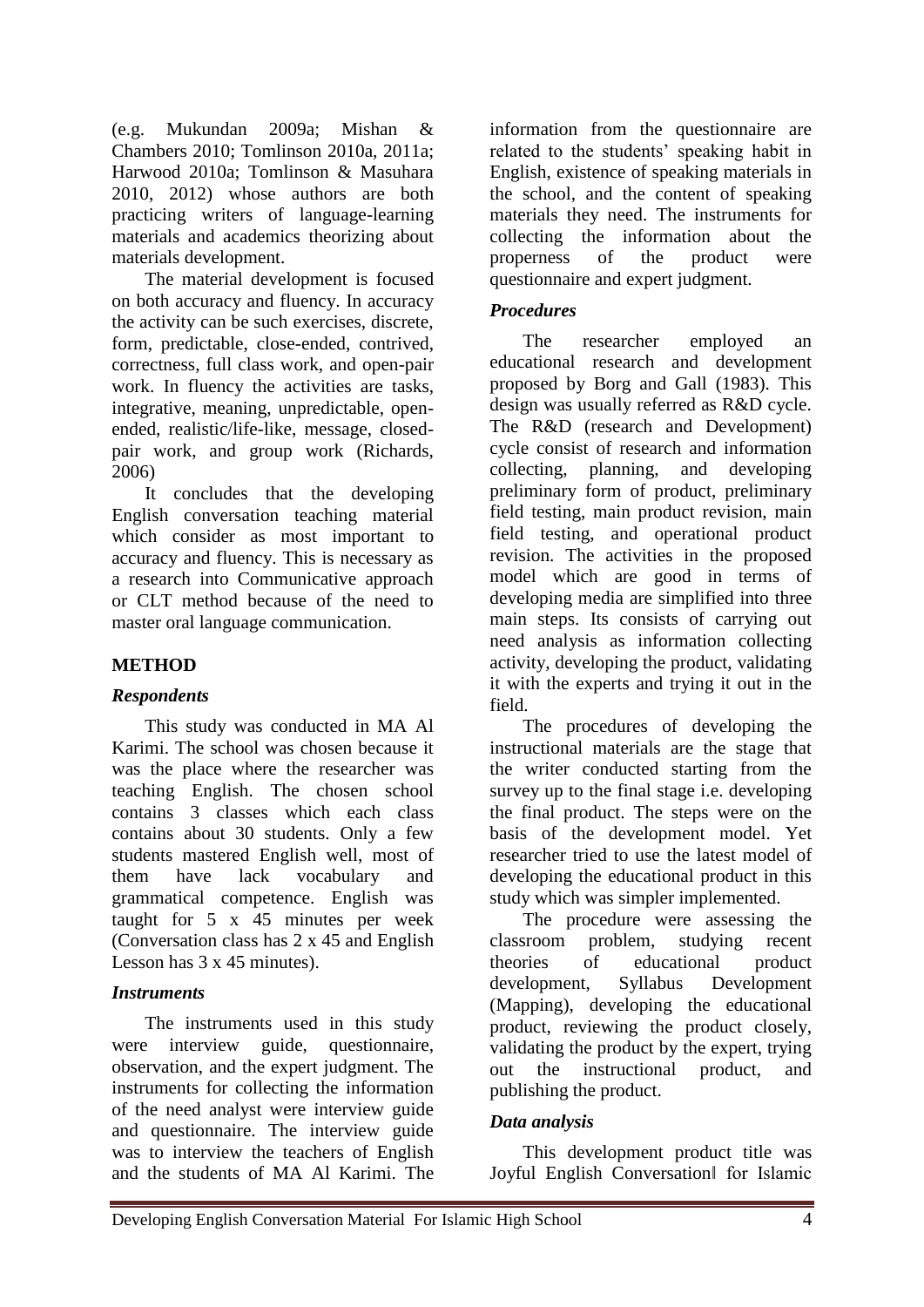Senior High School Semester I. The book was developed based on the syllabus of Curriculum 13 which represented on the materials in recent book. There was 34 meeting hour in a semester, and it contained 16 lessons for a semester. Therefore, there was a topic for 2 hour meeting, the last 2 meeting hour was for evaluation. The topics were (1) introduction, (2) appearance, (3) family ties, (4) jobs, (5) time, (6) responsibilities, (7) school, (8) home, (9) health, (9) Facebook, (10) traveling, (11) religion, (12) natural disaster, (14) charities, (15) countries, (16) city services, and etc.

The developed material was not a thick book; it contains not more than 5 pages in one lesson. In each lesson consists of conversation guide, and the vocabulary list. The design of this conversation teaching material was very simple and easy to use. To make it easily in determining the ideas and to communicate them accurately the teaching material was completed with some interesting pictures. The developed material was printed colourfully in standard paper A4 and bonded in saddle stitched.

The students' opinion toward the materials used in English Conversation Classes was gathered by delivering questionnaires (appendix 11) consisted of six question items. The total samples from X-1, X-2, and X-3 were 90 students.

Questionnaire item number 1 indicated students general opinion of the materials used in English Conversation Classes whether they liked it or not. The percentage of the students who very liked the materials was 9.38%.

Questionnaire item number 2 indicated students general opinion of the materials used in English Conversation Classes whether it was interesting or not. The percentage of students who said that the materials are always interesting was 67.69%.

Questionnaire item number 3 indicated students' perception on the benefit of materials taught related to their daily life. The percentage that the materials were very useful was 77.69%.

Questionnaire item number 4 showed students' perception on the benefit of materials taught related to other related subjects at school. The result was most of the students said that it is useful.

Questionnaire item number 5 was an open-ended question about the students' opinion toward the materials that were expected. Most of the students answered that the materials should not only in the class but also an outdoor class or activity. Other students mostly wished that the materials hold in the language laboratory or other places. And some others were satisfied with the materials they already have.

Questionnaire item number 6 was an open-ended question asking what kind of materials that they liked the most or they wished to be used. In grade X, the students said that the materials they liked the most is the materials which is related to science subjects such as biology.

The researcher had been submitted the draft of the developed material to the expert for about a couple of weeks. The researcher got any corrections and advises that the researcher should pay attention on the need. The improvement of this product will be done based on the expert judgement about the product.

After developing the English teaching material on conversation classroom activity, the students complained about the pictures. The researcher needed to revise the pictures on the book, because the book was lack of pictures. To revise the pictures the researcher need to communicate with the book designer. Finally the result was great; the designer can illustrate some interesting pictures that support the topics.

Overall, the students showed positive attitudes toward the developed material, agreed that they enjoyed teaching-learning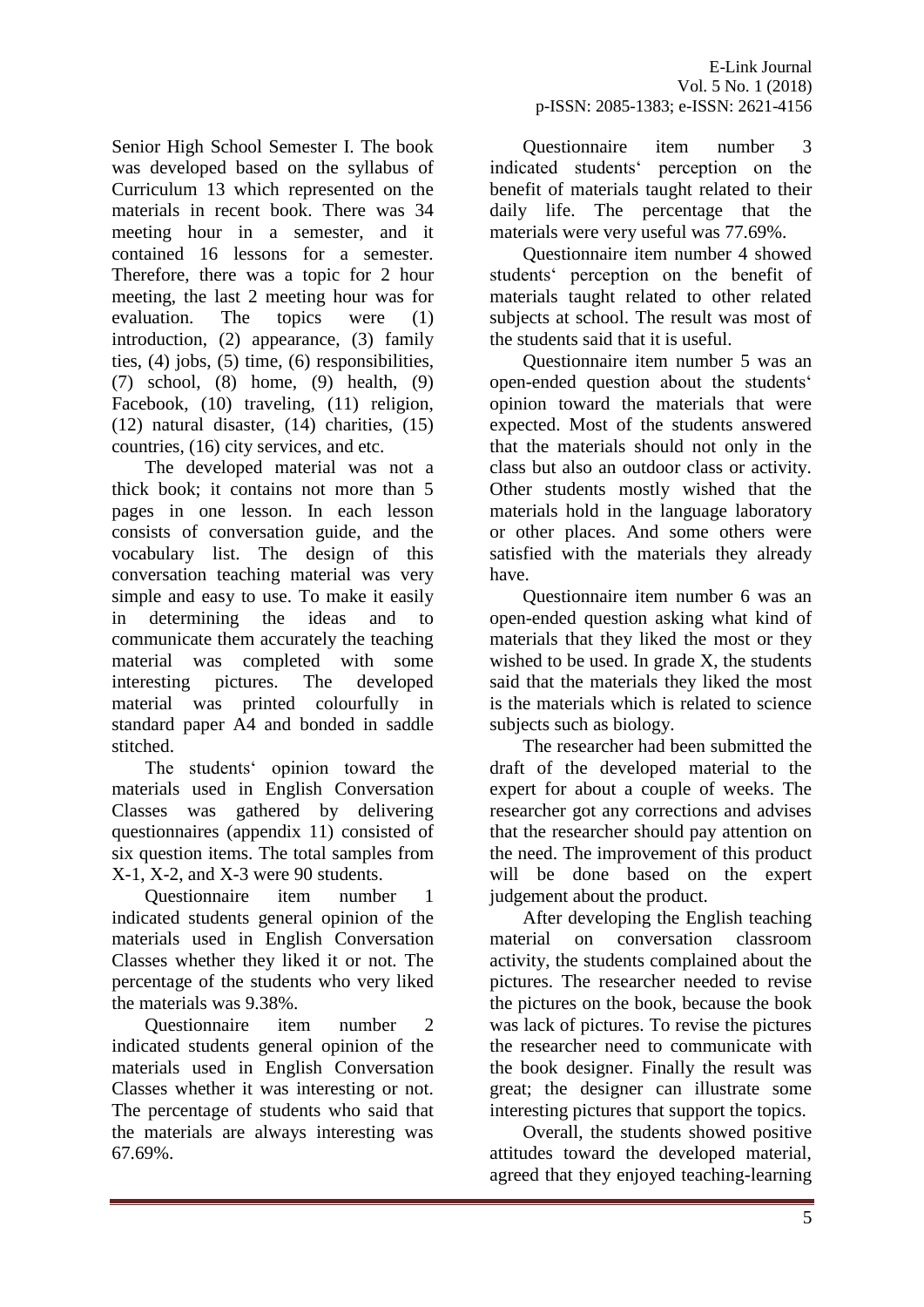activities and would use the developed material in the class and outside the class. This result was similar to the finding of Widiyati (2012), she observed a different group of SMA 8 students' activities in conversation class and found the activities were valuable to the students. Although the study was only involved a small number of students in a short period of time, the result showed that the developed material can be useful and helpful for the learning of EFL.

## **FINDINGS AND DISCUSSION**

Basically this research was conducted to develop teaching materials for English conversation class grade ten at MA Al Karimi. The developed teaching material aimed to activate the conversation classroom activity, and to enhance the students idea in the topic discussed. The design of conducting the research was research and development, known as R & D.

Based on the goal the study, the researcher did need assessment toward all aspect that support the students' English competence. The need assessment was conducted by interviewing students and giving those questionnaires to specify which parts that were needed to be developed.

The results suggested that although the practical issues of explanation and implementation have often been dealt with, those issues that concern the theoretical aspects of Communicative Language Teaching (CLT) was superficially addressed. The different approaches to communication and traditional approach become clear when one examines the textbooks. There was a marked difference between low level and higher level students toward the textbooks. The textbooks at the higher end of the line not only provide a wide range of communicative-based activities for practice, but they also contextualize it.

The textbooks either provided Indonesian equivalent and a lot of questions adopted from American or British English that embed the real foreign language in a context, which Indonesian<br>students were strange with those students were strange with those languages. This contextualization was found in all the activities for the present progressive aspect and indeed throughout most of the activities in the textbooks. However, these high-rated textbooks were not those consistently selected by language teachers.

This English Conversation textbook considered that speaking was as the easiest skill since one can use the body language, demonstration, repetition, and various other strategies to make oneself understood. In Indonesian school context, the students must achieve psychomotoric aspect in learning English conversation. By all the topics on developed teaching materials the psychomotoric aspect could be easily examined by the teacher.

Else, the principle of CLT which were useful for this developed teaching material was that the principle of questioning that can generate to inquiry and the community learning task which could be implemented on peer work and group work/discussion.

# **CONCLUSION**

After doing along process of research and development; writing the teaching materials, reviewing literature, revising, validating to the experts towards the CLT approach implemented to the developed teaching materials, and revised again, finally the purposed developed teaching material can produce 16 lessons and their assessment rubrics.

The strengths of this developed conversation teaching material was on the content, the features, and the effectiveness of teaching learning activity. On the content, there were some interesting topics and in the end of the lesson there was assessment rubric. By applying the material, the students hopefully could be